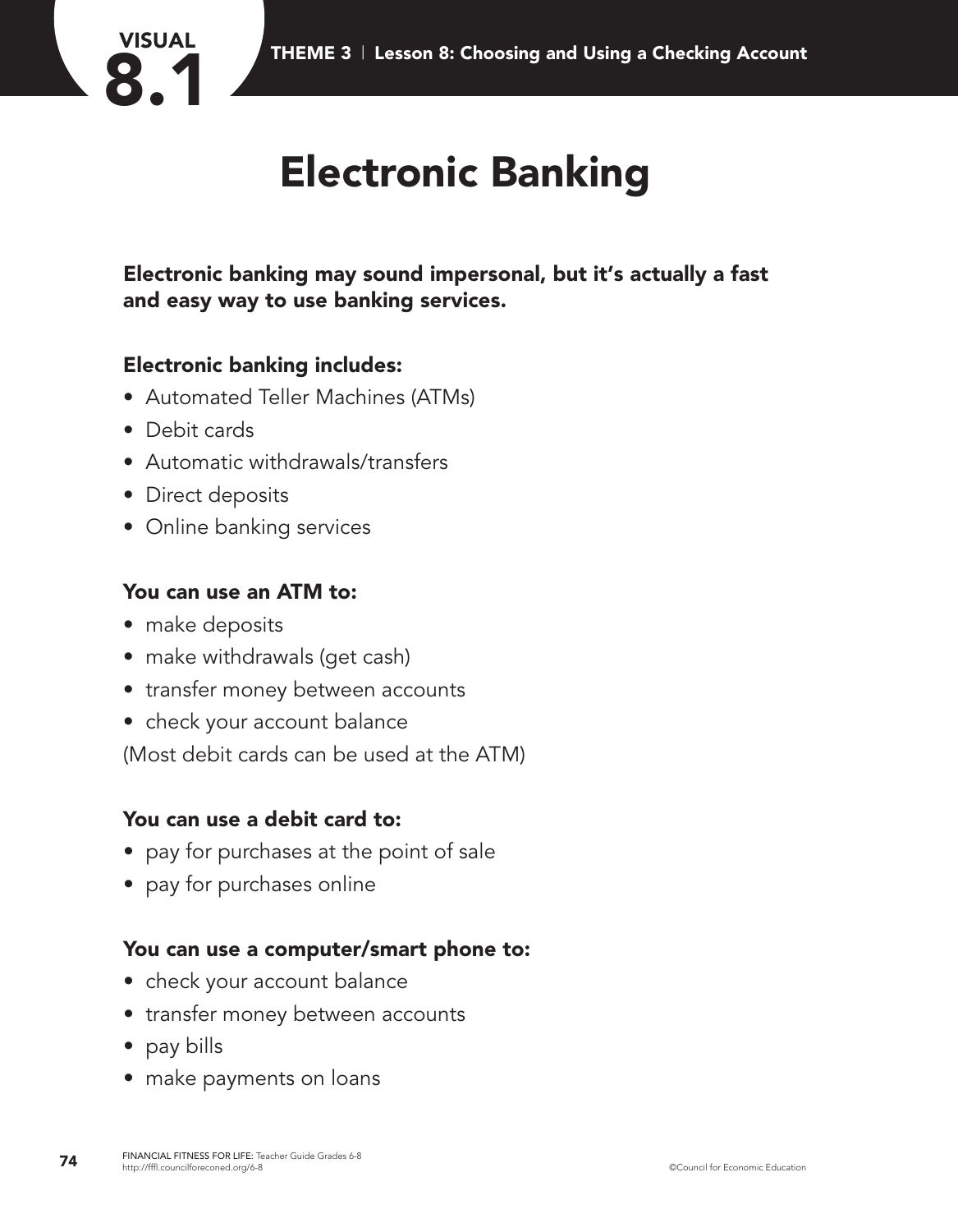

### **Check Register**

|               |             | PLEASE BE SURE TO DEDUCT CHARGES THAT AFFECT YOUR ACCOUNT |                             |  |                |               |                              |  |                |    |
|---------------|-------------|-----------------------------------------------------------|-----------------------------|--|----------------|---------------|------------------------------|--|----------------|----|
| CHECK<br>$\#$ | <b>DATE</b> | TRANSACTION DESCRIPTION                                   | WITHDRAWAL/<br>TRANSACTIONS |  | $\overline{P}$ | FEE IF<br>ANY | DEPOSIT/<br><b>ADDITIONS</b> |  | <b>BALANCE</b> |    |
|               |             | Starting balance                                          |                             |  |                |               |                              |  | \$172          | 52 |
|               |             |                                                           |                             |  |                |               |                              |  |                |    |
|               |             |                                                           |                             |  |                |               |                              |  |                |    |
|               |             |                                                           |                             |  |                |               |                              |  |                |    |
|               |             |                                                           |                             |  |                |               |                              |  |                |    |
|               |             |                                                           |                             |  |                |               |                              |  |                |    |
|               |             |                                                           |                             |  |                |               |                              |  |                |    |
|               |             |                                                           |                             |  |                |               |                              |  |                |    |
|               |             |                                                           |                             |  |                |               |                              |  |                |    |
|               |             |                                                           |                             |  |                |               |                              |  |                |    |
|               |             |                                                           |                             |  |                |               |                              |  |                |    |
|               |             |                                                           |                             |  |                |               |                              |  |                |    |
|               |             |                                                           |                             |  |                |               |                              |  |                |    |
|               |             |                                                           |                             |  |                |               |                              |  |                |    |
|               |             |                                                           |                             |  |                |               |                              |  |                |    |
|               |             |                                                           |                             |  |                |               |                              |  |                |    |
|               |             |                                                           |                             |  |                |               |                              |  |                |    |
|               |             |                                                           |                             |  |                |               |                              |  |                |    |
|               |             |                                                           |                             |  |                |               |                              |  |                |    |
|               |             |                                                           |                             |  |                |               |                              |  |                |    |
|               |             |                                                           |                             |  |                |               |                              |  |                |    |
|               |             |                                                           |                             |  |                |               |                              |  |                |    |
|               |             |                                                           |                             |  |                |               |                              |  |                |    |
|               |             |                                                           |                             |  |                |               |                              |  |                |    |
|               |             |                                                           |                             |  |                |               |                              |  |                |    |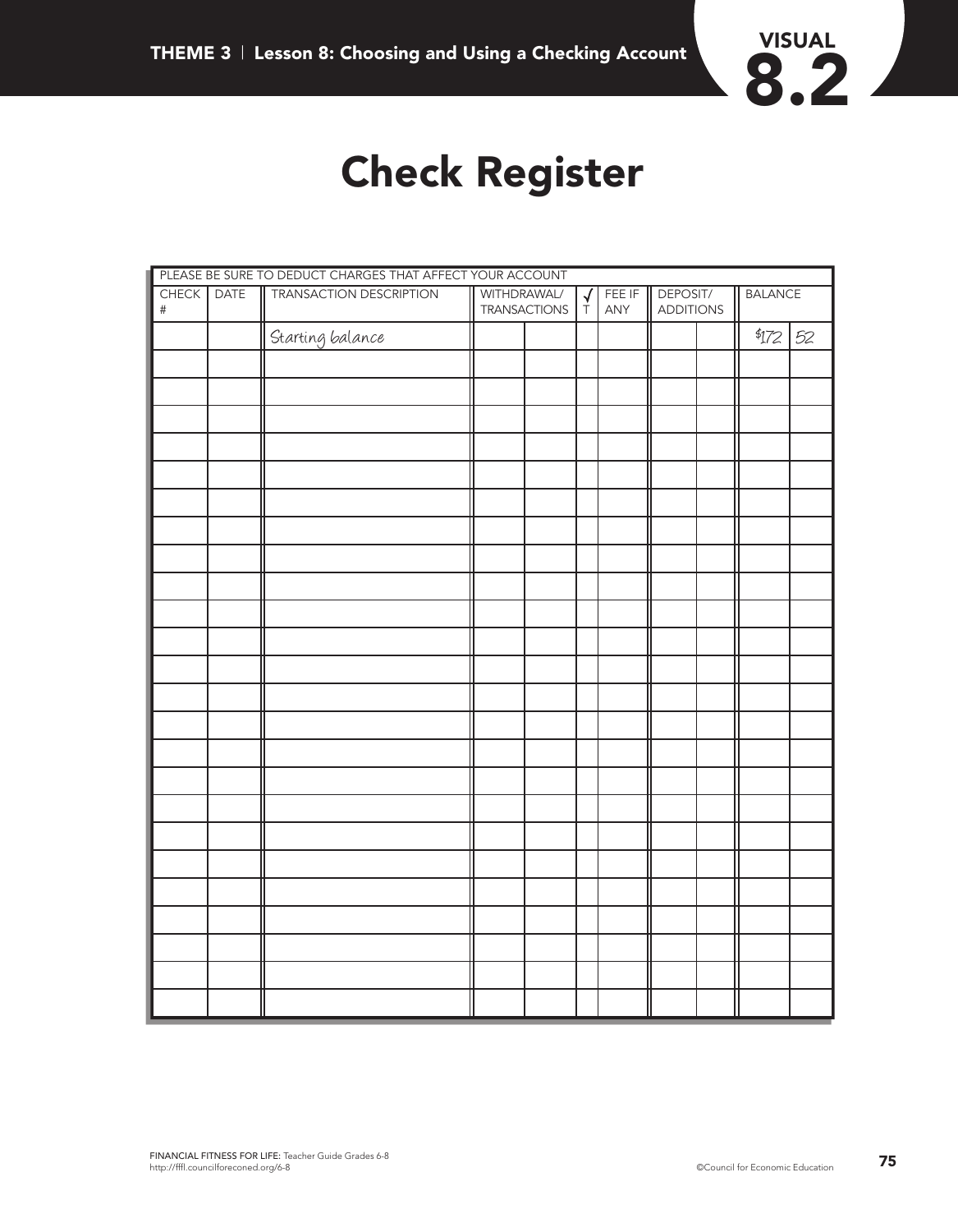

### **Write a Check**

| <b>Blank Check Foundation</b><br>123 457 7891<br>23 W. Blank Check St.<br>New York City, New York                                                          | 90-29304/2934<br>1930000000 | CHECK No. 0001<br>ly 30, 2011 |
|------------------------------------------------------------------------------------------------------------------------------------------------------------|-----------------------------|-------------------------------|
| Elvis Building Company<br>PAY TO THE ORDER OF                                                                                                              |                             |                               |
| Forty nine and 03/100                                                                                                                                      |                             | <b>DOLLARS</b>                |
| <b>MyBank USA</b><br>123-457-7891<br>19204 W. Blank Check St.<br>New York City, New York<br>lumber supplies<br>MEMO / NOTES:<br>$1:823949929$ :<br>2384829 | SIGNATURE:<br>92901<br>0001 | Grace Owens                   |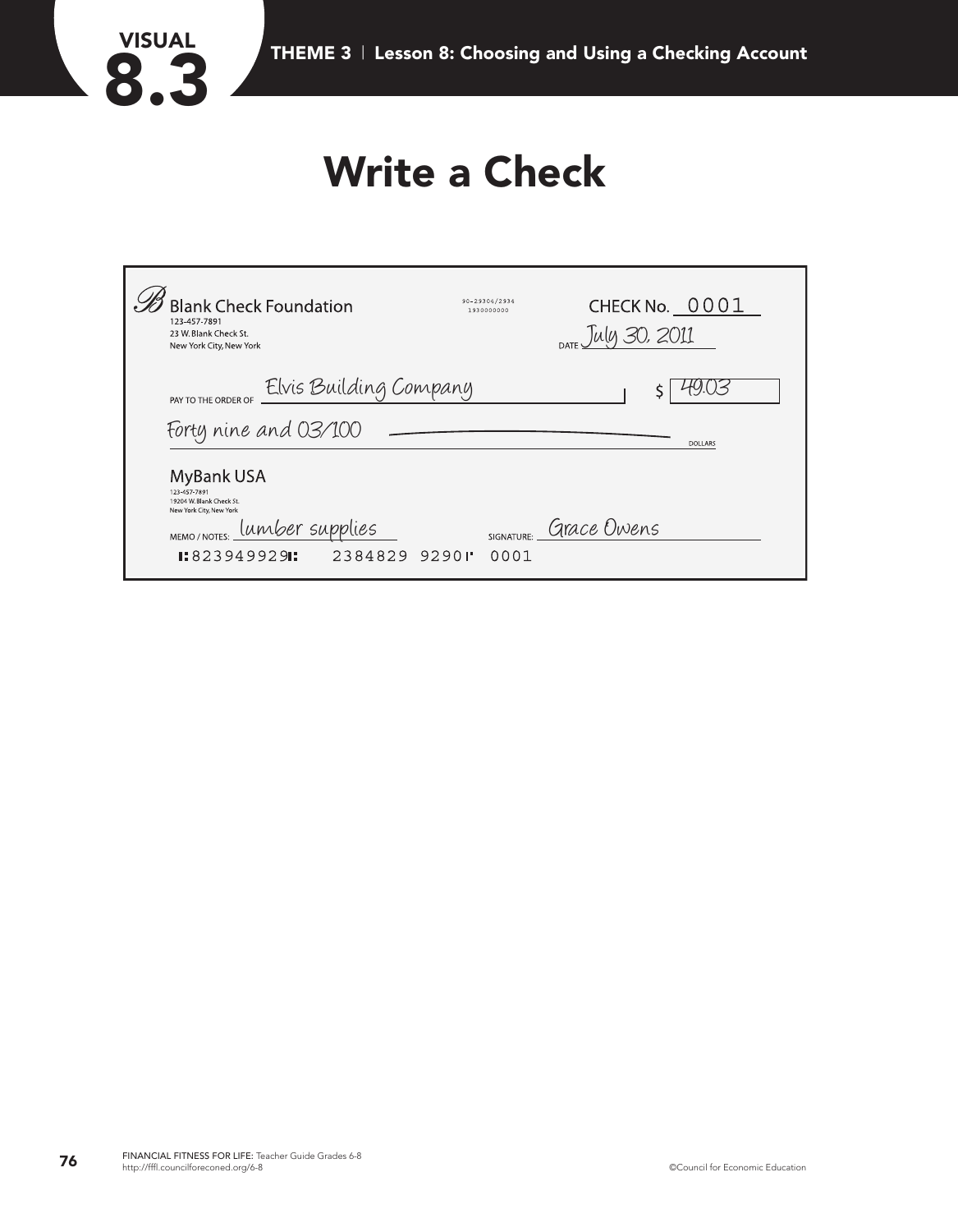

### **Check Register Answer Sheet**

|                   |             | PLEASE BE SURE TO DEDUCT CHARGES THAT AFFECT YOUR ACCOUNT |                                     |    |        |                      |                              |    |                |    |
|-------------------|-------------|-----------------------------------------------------------|-------------------------------------|----|--------|----------------------|------------------------------|----|----------------|----|
| <b>CHECK</b><br># | <b>DATE</b> | <b>TRANSACTION DESCRIPTION</b>                            | WITHDRAWAL/J<br><b>TRANSACTIONS</b> |    | $\top$ | FEE IF<br><b>ANY</b> | DEPOSIT/<br><b>ADDITIONS</b> |    | <b>BALANCE</b> |    |
|                   |             | Starting balance                                          |                                     |    |        |                      |                              |    | \$172          | 52 |
|                   | 9/4         | album purchase                                            | 10                                  | 00 |        |                      |                              |    | 162            | 52 |
|                   |             |                                                           |                                     |    |        |                      |                              |    |                |    |
| X                 | 9/8         | <b>Deposit</b>                                            |                                     |    |        |                      | 83                           | 46 | 245            | 98 |
|                   |             |                                                           |                                     |    |        |                      |                              |    |                |    |
|                   | 9/11        | <b>Grayson's Service Station</b>                          | 24                                  | 50 |        |                      |                              |    | 221            | 48 |
|                   |             | oil change                                                |                                     |    |        |                      |                              |    |                |    |
|                   | 9/15        | <b>Acme Jewelers</b>                                      | 15                                  | 00 |        |                      |                              |    | 206            | 48 |
|                   |             | deposit on class ring                                     |                                     |    |        |                      |                              |    |                |    |
| <b>ATM</b>        | 9/19        | <b>Cash withdrawal</b>                                    | 40                                  | 00 |        |                      |                              |    | 166            | 48 |
|                   |             |                                                           |                                     |    |        |                      |                              |    |                |    |
| $\boldsymbol{X}$  | 9/22        | <b>Deposit</b>                                            |                                     |    |        |                      | 63                           | 88 | 230            | 36 |
|                   |             |                                                           |                                     |    |        |                      |                              |    |                |    |
| 8455              | 9/23        | Lee Johnson                                               | 5                                   | 00 |        |                      |                              |    | 225            | 36 |
|                   |             | loan repayment                                            |                                     |    |        |                      |                              |    |                |    |
| 8456              | 9/26        | <b>American Publishing</b>                                | 16                                  | 50 |        |                      |                              |    | 208            | 86 |
|                   |             | subscription                                              |                                     |    |        |                      |                              |    |                |    |
| 8457              | 9/27        | <b>Neighbor's Store</b>                                   | 33                                  | 63 |        |                      |                              |    | 175            | 23 |
|                   |             | mom's birthday gift                                       |                                     |    |        |                      |                              |    |                |    |
| X                 | 9/29        | <b>Deposit</b>                                            |                                     |    |        |                      | 12                           | 00 | 187            | 23 |
|                   |             |                                                           |                                     |    |        |                      |                              |    |                |    |
| X                 | 9/30        | <b>Automatic withdrawal</b>                               | 56                                  | 96 |        |                      |                              |    | 130            | 27 |
|                   |             | auto loan                                                 |                                     |    |        |                      |                              |    |                |    |
| auto              | 10/1        | Service charge                                            | 5                                   | 90 |        |                      |                              |    | 124            | 37 |
|                   |             |                                                           |                                     |    |        |                      |                              |    |                |    |